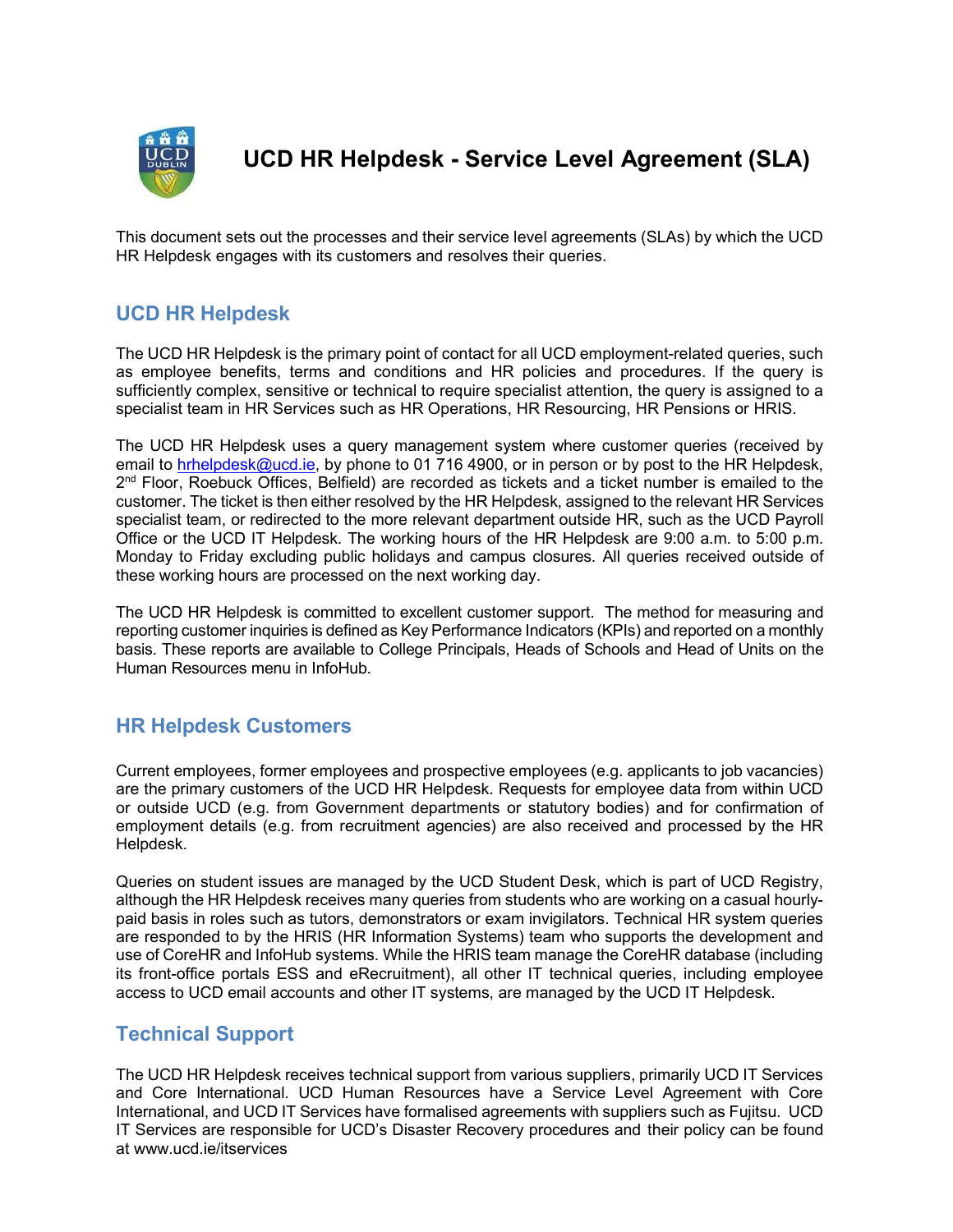## Processes and SLAs

The SLA periods last updated in February 2021 are applied to tickets which come under the following process areas. As primary point of contact for queries, the HR Helpdesk will endeavor to respond with a right first time resolution.

| <b>Ticket categories</b>                                              | <b>SLA Days</b>            |
|-----------------------------------------------------------------------|----------------------------|
| <b>Core Technical Support</b>                                         | 5 days                     |
| <b>ESS Timesheet Support</b>                                          | 5 days                     |
| Confirmation of employment letters/ad-hoc letters                     | 5 days                     |
| Update employee record requests                                       | 5 days                     |
| <b>Organisational Structure</b>                                       |                            |
| <b>Employee Work Group Update</b><br>Manager Update<br>New Work Group | 5 days<br>2 days<br>2 days |
| <b>Hourly Set-Up forms</b>                                            |                            |
| General requests and queries<br><b>Technical support</b>              | 3 days<br>5 days           |
| <b>HRIS Support</b>                                                   |                            |
| Audit and employee file requests                                      | 5 days                     |
| InfoHub access requests                                               | 5 days                     |
| Reporting requests                                                    | 15 days                    |
| <b>Leavers/ Endings</b>                                               |                            |
| Temporary contract - ending queries                                   | 3 days                     |
| Resignations                                                          | 3 days                     |
| <b>Payments</b>                                                       |                            |
| Travel Pass and Cycle to Work schemes                                 | 3 days                     |
| Hourly payment and salary payment queries                             | 3 days                     |
| Payroll issues                                                        | 5 days                     |
| <b>Resourcing</b>                                                     |                            |
| eRecruitment support, application and contract queries                | 2 days                     |
| Resourcing process queries                                            | 3 days                     |
| Garda Vetting queries and support                                     | 3 days                     |
| Work permit queries and support                                       | 3 days                     |
| Hiring forms user support                                             | 5 days                     |